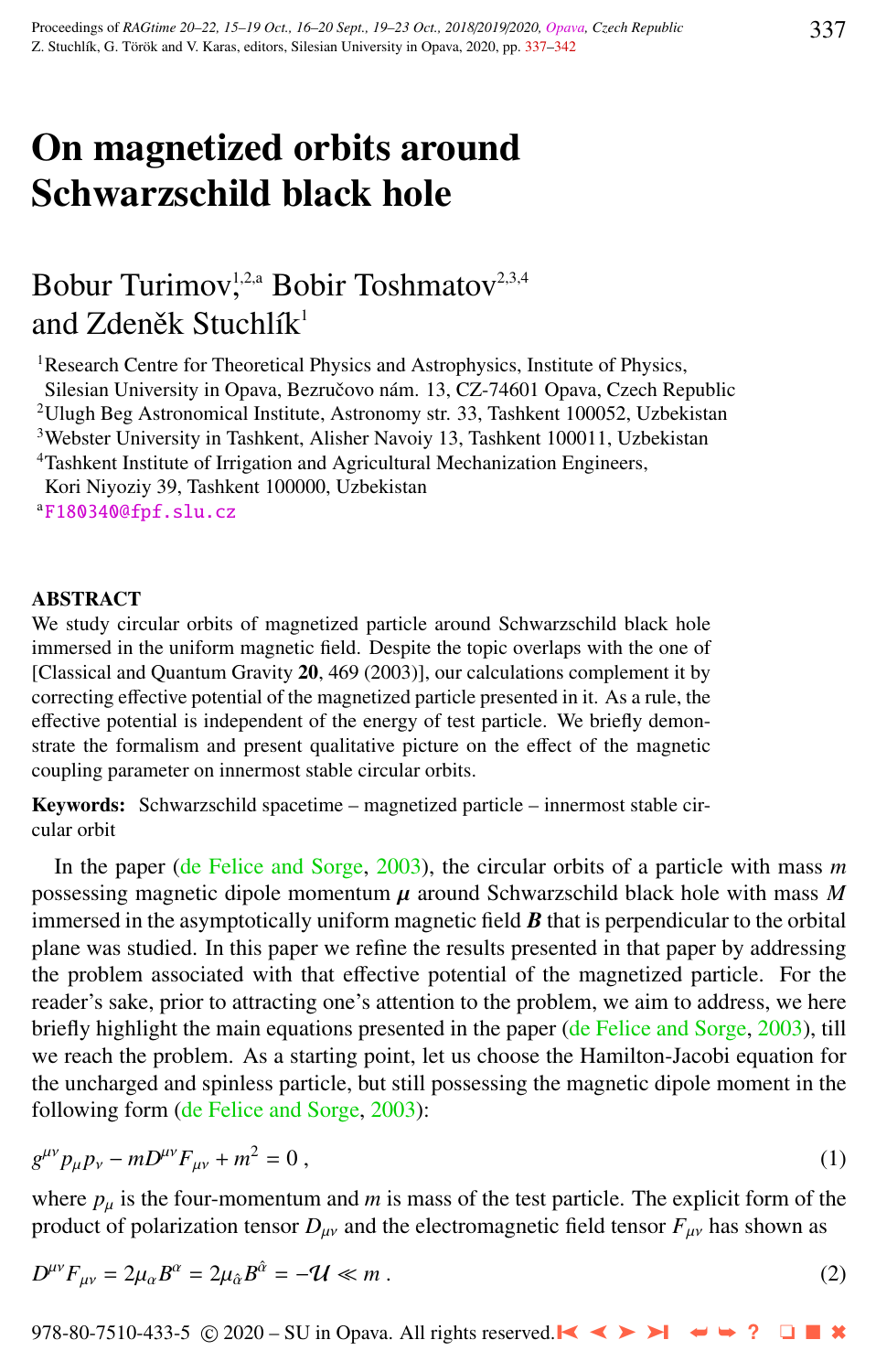<span id="page-1-0"></span>After introducing the new definitions for the radial coordinate  $r$ , energy  $E$ , angular momentum *L*, and magnetic parameter:

$$
\rho = \frac{r}{2M}, \quad \lambda = \frac{L}{2mM}, \quad \gamma = \frac{E}{m}, \quad \beta = \frac{2\mu B_0}{m}, \tag{3}
$$

the authors derived the equation for the radial motion in the form [\(de Felice and Sorge,](#page-4-0) [2003\)](#page-4-0)

$$
4M^2 \left(\frac{d\rho}{d\tau}\right)^2 = \gamma^2 - V(\rho; \lambda, \gamma, \beta) \,,\tag{4}
$$

where  $\tau$  is the proper time along particle trajectory and the effective potential  $V(\rho; \lambda, \gamma, \beta)$ is defined as [\(de Felice and Sorge,](#page-4-0) [2003\)](#page-4-0)

$$
V(\rho; \lambda, \gamma, \beta) = \left(1 - \frac{1}{\rho}\right) \left[1 + \frac{\lambda^2}{\rho^2} - \frac{\beta \left(1 - \frac{1}{\rho}\right)}{\sqrt{1 - \frac{1}{\rho} - 4M^2 \Omega^2 \rho^2}}\right].
$$
\n<sup>(5)</sup>

where  $\Omega$  is the angular velocity, measured by a distant observer often called Keplerian frequency, defined as

$$
\Omega = \frac{d\phi}{dt} = \frac{u^{\phi}}{u^t} = \frac{\lambda}{2M\gamma} \frac{\rho - 1}{\rho^3} \,. \tag{6}
$$

Finally, we arrived at the point where we think the problem is. Indeed, eq. (5) reproduces the effective potential for the neutral particle in the field of the Schwarzschild black hole, if the magnetic coupling is neglected ( $\beta = 0$ ). In the Ref. [\(de Felice and Sorge,](#page-4-0) [2003\)](#page-4-0), the authors aimed to discover the effect of the magnetic interaction parameter,  $\beta$ , on the circular motion of the particle. To do so, finding the correct form of the effective potential is crucial, as it is a problem of motion in the central field. As a rule, the effective potential in equation (4) should not depend on the specific energy of the particle. However, if one applies expression of the angular velocity of the particle (6) into the effective potential (5), the effective potential will depend on the specific energy of the particle, as in the case of the paper [\(de Felice and Sorge,](#page-4-0) [2003\)](#page-4-0), that contradicts the rule. As proof of that, analogously it is enough to show that the Keplerian frequency (6) is independent of the specific energy (actually, in general, it is independent of both the specific energy and specific angular momentum of the test particle). Therefore, in order to escape from this contradiction, we propose the following procedure:

- In the circular orbit, the particle's four-velocity is given as  $u^{\mu} = (u^t, 0, 0, u^{\phi})$  and from the pormalization condition of the four-velocity  $u u^{\mu} = -1$  we obtain the normalization condition of the four-velocity  $u_{\mu}u^{\mu} = -1$  we obtain

$$
u^{t} = \frac{1}{\sqrt{-g_{tt} - \Omega^{2} g_{\phi\phi}}} = \frac{1}{\sqrt{1 - \frac{1}{\rho} - 4M^{2}\Omega^{2}\rho^{2}}}.
$$
\n(7)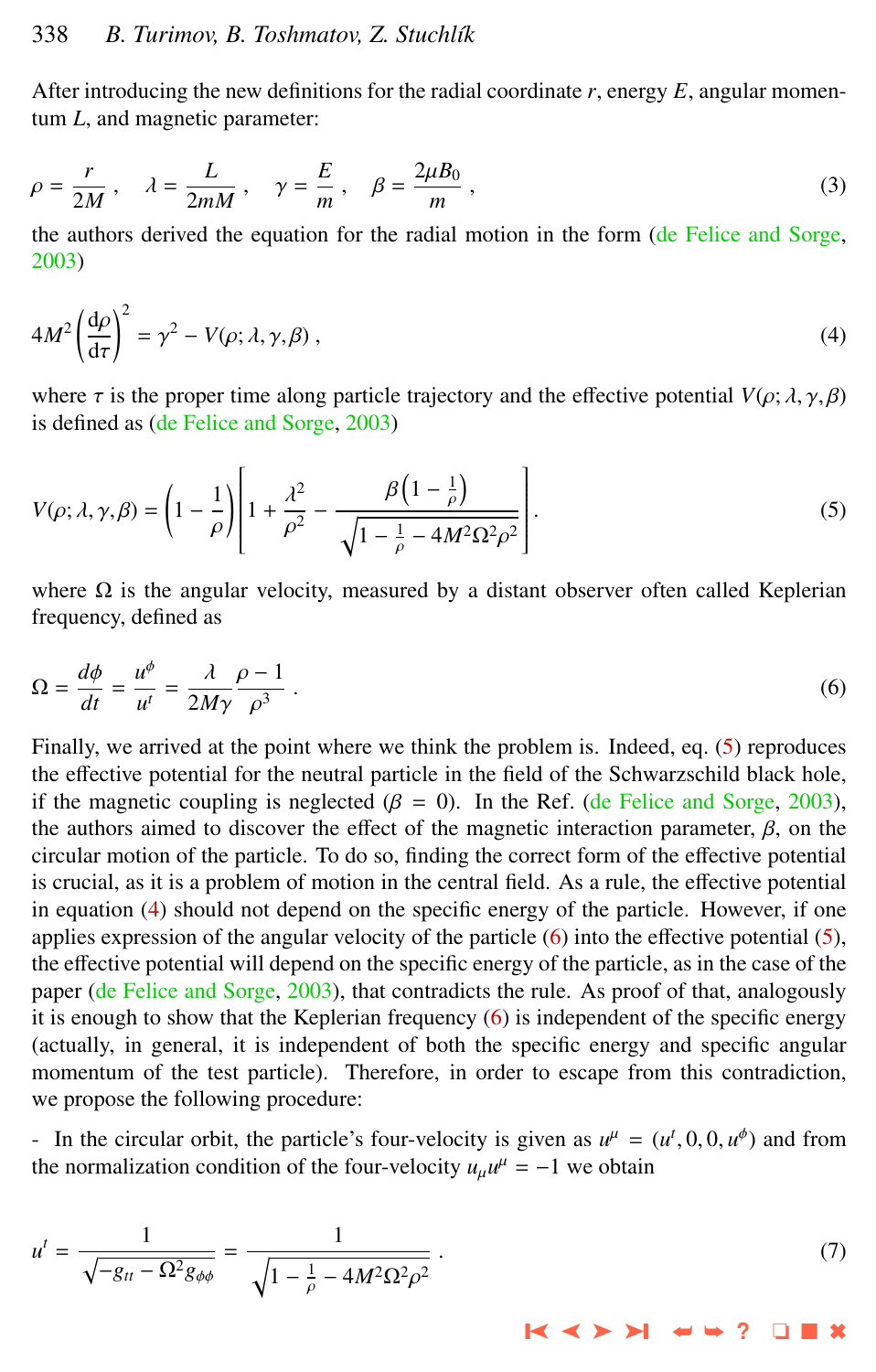<span id="page-2-0"></span>- On the other hand, since motion of the particle with magnetic momentum in the external magnetic field does not follow the geodesics, by using the (radial) non-geodesic equation for magnetized particle proposed in [\(Preti,](#page-5-0) [2004\)](#page-5-0)

$$
\frac{D}{D\tau}[(m+\mathcal{U})u^{\alpha}] = -\mathcal{U}^{\alpha},
$$
  
we find the following relation:

$$
\frac{g_{tt,r} + \Omega^2 g_{\phi\phi,r}}{g_{tt} + \Omega^2 g_{\phi\phi}} = -\frac{2\mathcal{U}_{,r}}{m + \mathcal{U}},\tag{9}
$$

where sub-index  $\alpha$  indicates the derivative with respect to coordinate  $x^{\alpha}$ . Note that in the derivation of counting (0) of is aliminated by using counting (7). Hencefter, englying the derivation of equation  $(9)$ ,  $u<sup>t</sup>$  is eliminated by using equation  $(7)$ . Hereafter, applying simple algebraic operations, one can obtain the explicit expression of the angular velocity of the magnetized particle in the circular orbit in the following form:

$$
\Omega = \sqrt{-\frac{g_{tt,r} + 2g_{tt} \ln(m + \mathcal{U})_r}{g_{\phi\phi,r} + 2g_{\phi\phi} \ln(m + \mathcal{U})_r}}.
$$
\n(10)

One can see from expression  $(10)$  that the Keplerian frequency depends only on the spacetime metric and interaction potential,  $\mathcal{U}$ . In the absence of the interaction term,  $\mathcal{U} = 0$  or  $\mu = 0$ , the angular velocity of the magnetized particle in the circular orbit, (10), reduces to the well-known Keplerian frequency of the neutral test particle in the Schwarzschild spacetime,  $\Omega_0 = \sqrt{-g_{tt,r}/g_{\phi\phi,r}} = \sqrt{M/r^3}$ .<br>On the other hand, one has to keep in r

On the other hand, one has to keep in mind that the interaction potential  $\mathcal U$  is a function of  $\Omega$  (See, for example: [\(de Felice and Sorge,](#page-4-0) [2003\)](#page-4-0)):

$$
\mathcal{U} = \beta \frac{mg_{tt}}{\sqrt{-g_{tt} - \Omega^2 g_{\phi\phi}}} = \beta U(\rho, \beta) , \qquad (11)
$$

and  $\Omega$  is itself function of magnetic parameter from equation (10).

Before go on further let us introduce the normalized interaction potential  $\mathcal{U} \to \mathcal{U}/m$ . Now we first find  $\Omega$  from equation (11) then substitute it into equation (9), and taking into account  $\mathcal{U} \ll m$ , one can have the following differential equation:

$$
2\mathcal{U}_{,r} = -\frac{g_{\phi\phi,r}}{g_{\phi\phi}} - \frac{\mathcal{U}^2}{\beta^2 g_{tt}} \left( \frac{g_{\phi\phi,r}}{g_{\phi\phi}} - \frac{g_{tt,r}}{g_{tt}} \right) ,
$$
 (12)

or using equations  $(11)$  and  $(3)$ , one can have

$$
\beta U_{\varphi} = -\frac{1}{\rho} + \frac{(2\rho - 3)}{2(\rho - 1)^2} U^2 \,. \tag{13}
$$

Unfortunately, it is difficult to get an analytical solution for equation (13), however, one can use perturbation in order to obtain a semi-analytical solution for *U* at least in linear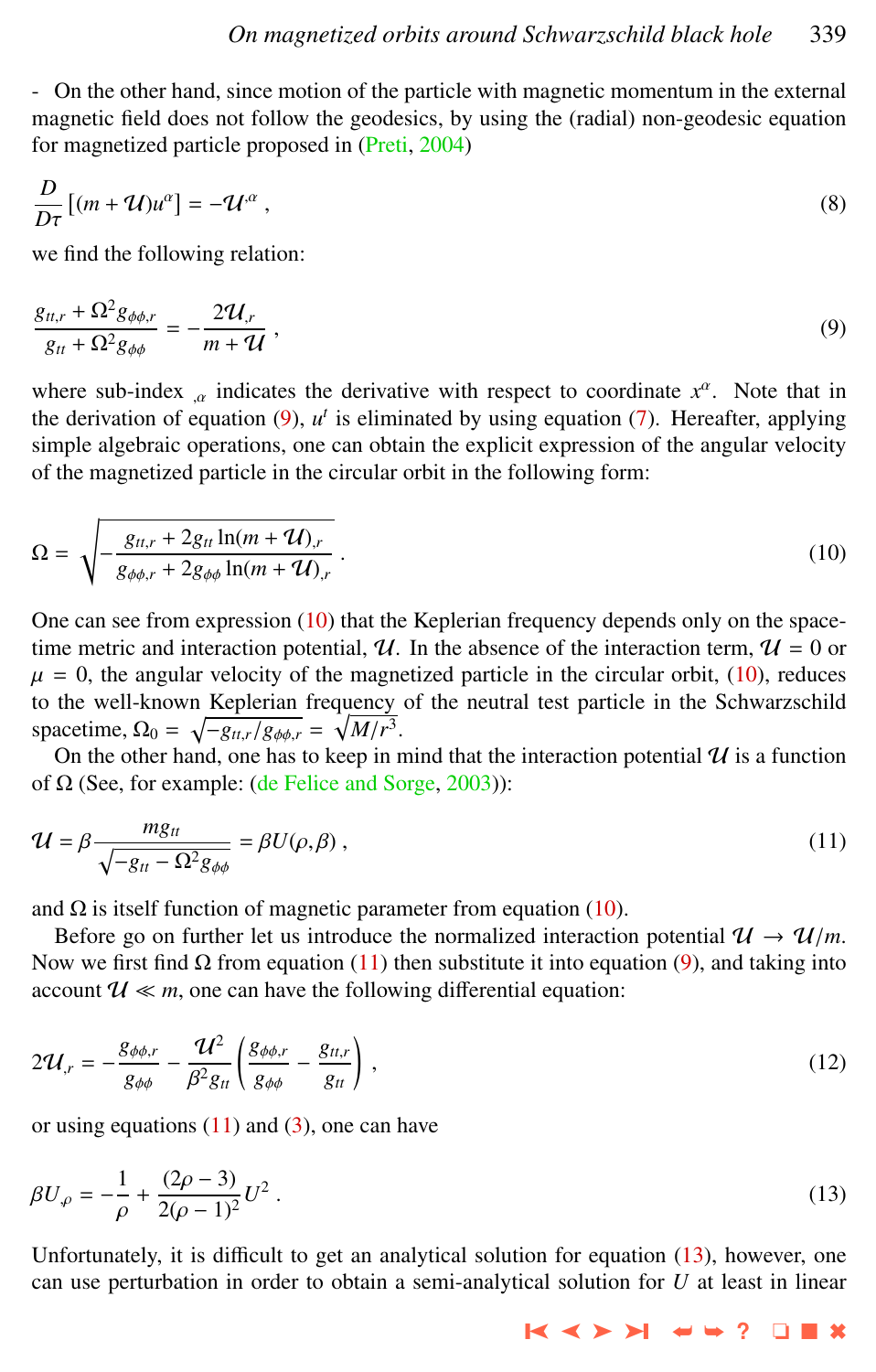order approximation. Then new interaction potential *U* can be expanded in the power of  $\beta$ parameter as

$$
U(\rho, \beta) = U_0(\rho) + \beta U_1(\rho) + \dots
$$
 (14)

Substituting it into equation [\(13\)](#page-2-0), hereafter performing simple algebra one can obtain  $U_i(\rho)$ in the form:

$$
U_0(\rho) = \left(1 - \frac{1}{\rho}\right) \left(1 - \frac{3}{2\rho}\right)^{-1/2},\tag{15}
$$

$$
U_1(\rho) = \frac{(\rho - 1)^2}{(2\rho - 3)} \frac{U'_0(\rho)}{U_0(\rho)} = \frac{(\rho - 3)(\rho - 1)}{2(3 - 2\rho)^2 \rho} \,. \tag{16}
$$

Finally, in linear approximation of  $\beta$  parameter, the effective potential for magnetized particle can be written as

$$
V(\rho) = \left(1 - \frac{1}{\rho}\right) \left[1 + \frac{\lambda^2}{\rho^2} + \beta \left(1 - \frac{1}{\rho}\right) \left(1 - \frac{3}{2\rho}\right)^{-1/2}\right].
$$
 (17)

As it is seen, the effective potential for the magnetized particle moving in the field of the Schwarzschild black hole immersed in the uniform magnetic field significantly different from the one presented in [\(de Felice and Sorge,](#page-4-0) [2003\)](#page-4-0). Even from this point, one can say that the characteristic circular orbits, such as marginally (i.e., innermost or outermost) stable circular orbits evaluated from the effective potential (17) are different from the ones presented in [\(de Felice and Sorge,](#page-4-0) [2003\)](#page-4-0). To estimate these differences quantitatively, let us study one of the most important characteristic circular orbits, such as innermost stable circular orbits. The stability of the circular orbits is guaranteed by the non-negativity of the second derivative of the effective potential with respect to the radial coordinate. If the equality holds then, the solutions of this equation give the innermost stable circular orbits. As this equation has cumbersome form in our case and the solutions cannot be written analytically, we decided to present it in the following form:

$$
\beta = -\frac{4\sqrt{2}(\rho - 3)\sqrt{\rho}(2\rho - 3)^{3/2}}{\rho[5\rho(4\rho - 21) + 174] - 81},
$$
\n(18)

One can easily notice from eq.  $(18)$  that in the absence of the magnetic coupling of parameter ( $\beta = 0$ ), one recovers the radius of ISCO of the neutral particle around Schwarzschild black hole ( $\rho = 3$ ). Moreover, in Fig. [1](#page-4-0) we demonstrate the dependence of the ISCO radius from the magnetic coupling parameter. One can see from Fig. [1](#page-4-0) that for negative values of the magnetic coupling parameter, the stable circular orbits of the magnetized particle are located very far from the black hole, i.e., negative values of the magnetic coupling parameter increases the radius of ISCO. As figure shows, the radius of the ISCO diverges for  $\beta$  tends to -0.8 from right side,  $\beta \rightarrow -0.8_{+}$ . Thus, from this property we determine that for the existence of the ISCO, the minimum value of the magnetic coupling parameter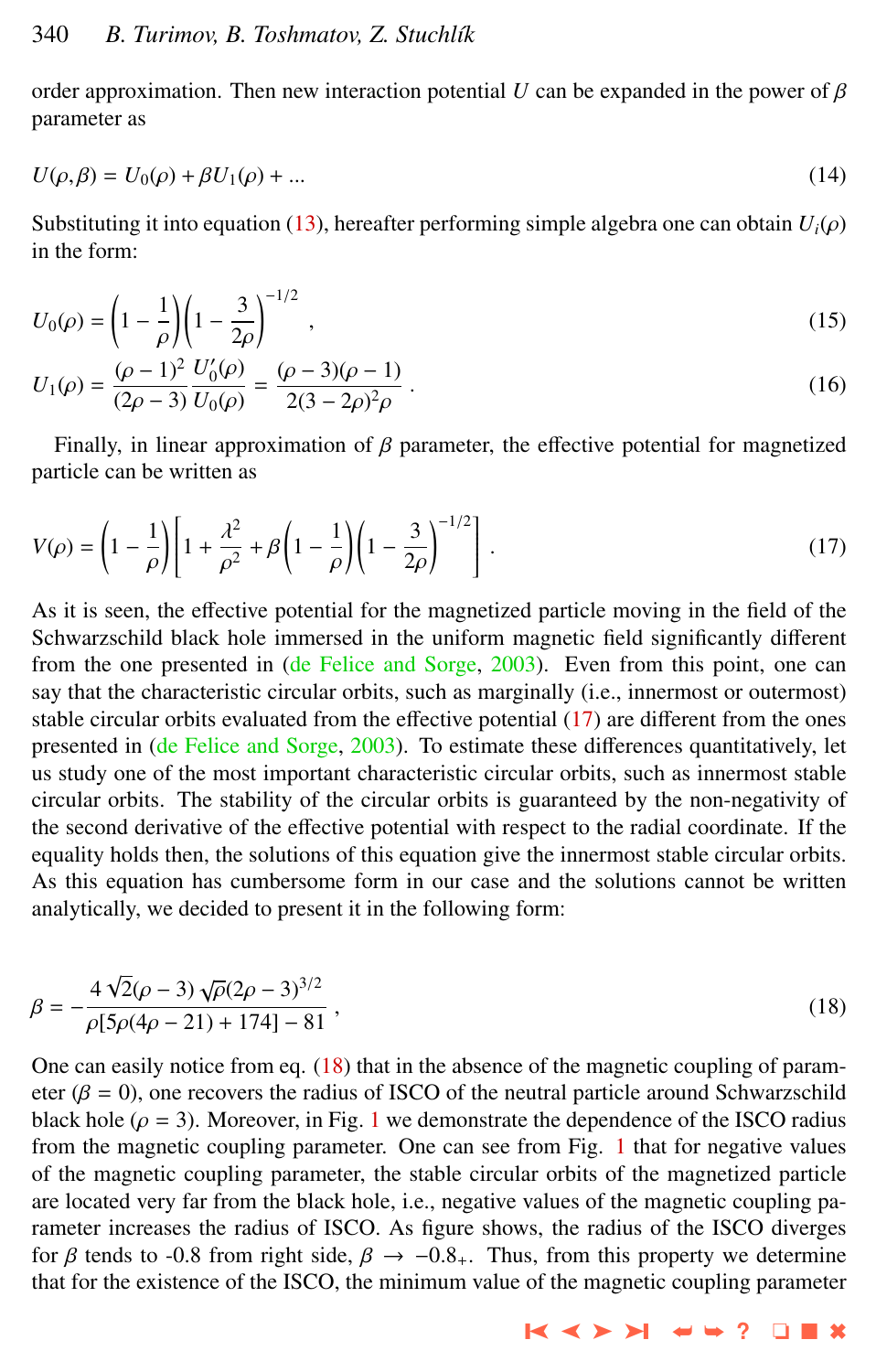<span id="page-4-0"></span>

Figure 1. Dependence of the ISCO radius from the magnetic coupling parameter. Where shaded and white regions represent the ones that the stable and unstable circular orbits occupy, respectively.

is  $\beta_{min} = -0.8$ . On the other hand, for the existence of the ISCO, positive values of  $\beta$  is also restricted. This maximum value is  $\beta_{max} = 1.7329$  at which the ISCO is located at  $\rho_{\text{ISCO}} = 2.2587$ . If the value  $\beta > \beta_{max}$ , the stable circular orbits can exist anywhere of the spacetime outside photonspehere ( $\rho > 1.5$ ).

In this paper, we have presented guidelines on how to derive the effective potential for the magnetized particle orbiting around the Schwarzschild black hole in the presence of the external uniform magnetic field. One has to emphasize that in Ref. (de Felice et al., 2004) the same problem but in the Kerr, spacetime was solved by using the same approach. Later, in Refs. [\(Preti and de Felice,](#page-5-0) [2005,](#page-5-0) [2006\)](#page-5-0) the same approach was applied for the magnetized particle motion around the Schwarzschild and Kerr black holes in the presence of the dipole magnetic field. Now we think that it makes sense if scenarios considered in the papers (de Felice et al., 2004; [Preti and de Felice,](#page-5-0) [2005,](#page-5-0) [2006\)](#page-5-0) can be recalculated by the method we presented and make comparison with the results shown in them. We keep that calculations for our near future projects.

### ACKNOWLEDGEMENTS

This research is supported by the internal student grant SGS/12/2019 of Silesian University in Opava.

## **REFERENCES**

- de Felice, F. and Sorge, F. (2003), Magnetized orbits around a Schwarzschild black hole, *Classical and Quantum Gravity*, 20(3), pp. 469–481.
- de Felice, F., Sorge, F. and Zilio, S. (2004), Magnetized orbits around a Kerr black hole, *Classical and Quantum Gravity*, 21(4), pp. 961–973.